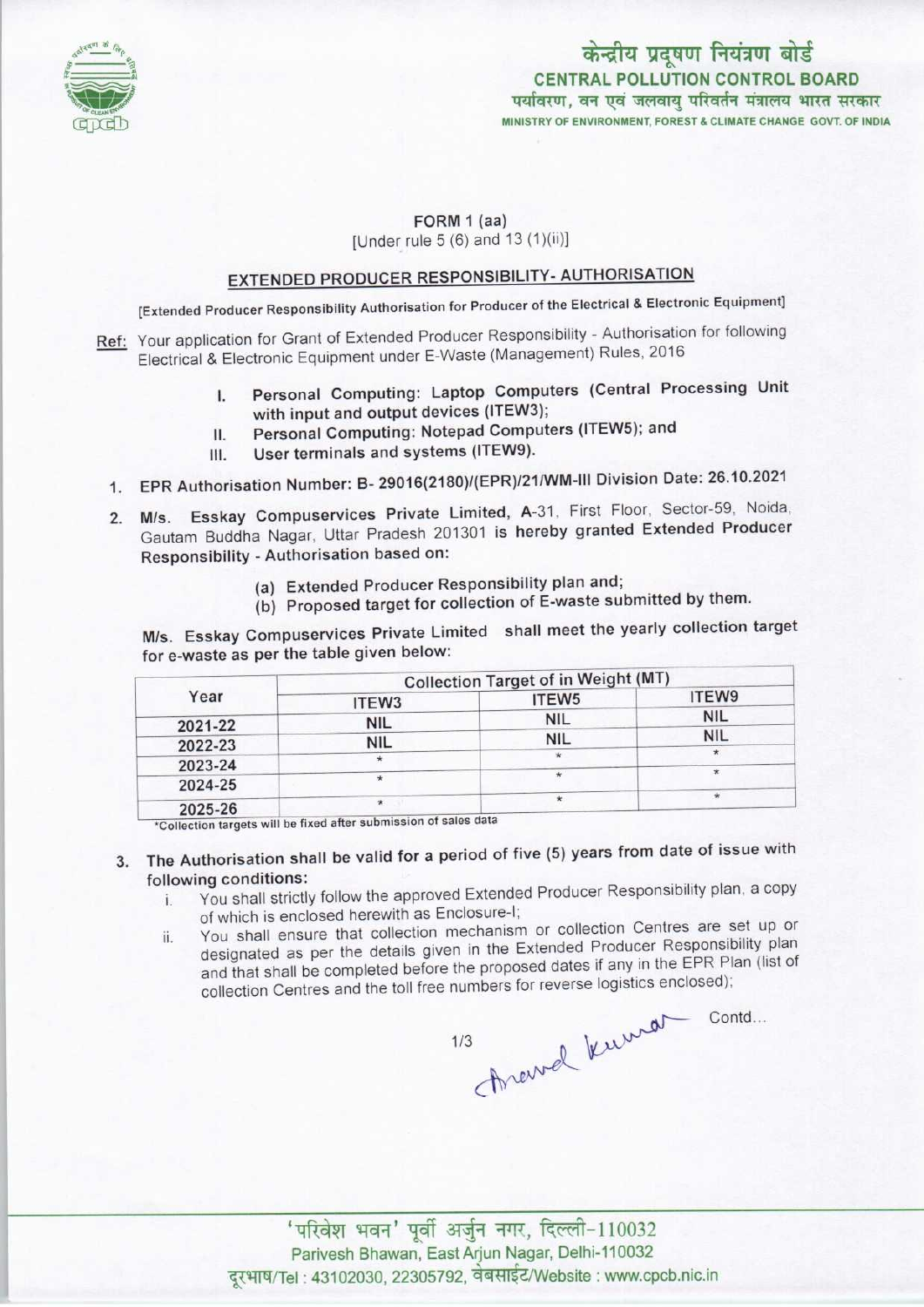

From pre page...

- iii. You shall ensure that all the collected e-waste is channelized to your dismantler/recycler M/s E-waste Recyclers India Shed No,15, Roz ka Meo Industrial Area, Nuh, Haryana and record shall be maintained at dismantler/recycler and at your end. iv. You shall maintain records, in Form-2 of these Rules, of e-waste and make such
- records available for scrutiny by Central Pollution Control Board;
- iv. You shall maintain records, in Form-2 of these Kulco, or control Board;<br>records available for scrutiny by Central Pollution Control Board;<br>v. You shall file annual returns in Form-3 to the Central Pollution Control Boa before 30th day of June following the financial year to which that returns relates.

## vi. General Terms & Conditions of the Authorisation:

- a. The authorisation shall comply with provisions of the Environment (Protection) Act, 1986 and the E-waste (Management) Rules,2016 made there under;
- b.The authorisation or its renewal shall be produced for inspection at the request of an officer authorised by the Central Pollution Control Board;
- c.Any change in the approved Extended Producer Responsibility plan should be informed to Central Pollution Control Board within 15 days on which decision shall be communicated by Central Pollution Control Board within sixty days;
- d. It is the duty of the authorised person to take prior permission of the Central Pollution Control Board to close down any collection centre/points or any other facility which are part of the EPR plan;
- e. An application for the renewal of authorisation shall be made as laid down in subrule (vi) of rule of 13(1) the E-Waste (Management) Rules, 2016;
- f. The Board reserves right to cancel/amend/revoke the authorisation at any time as per the policy of the Board or Government.

#### vii. Additional Conditions: -

- a) That the applicant will submit annual sales data along with annual returns;
- b) That the applicant has to ensure that the addresses of collection points provided by them in their EPR Plan are correct and traceable and the collection points/centres are functional;
- c) That the applicant will submit revised application for grant of EPR Authorisation in case of applicant adding/changing PRO or changing its EPR Plan;

**Contd** 

Travel Kurrer